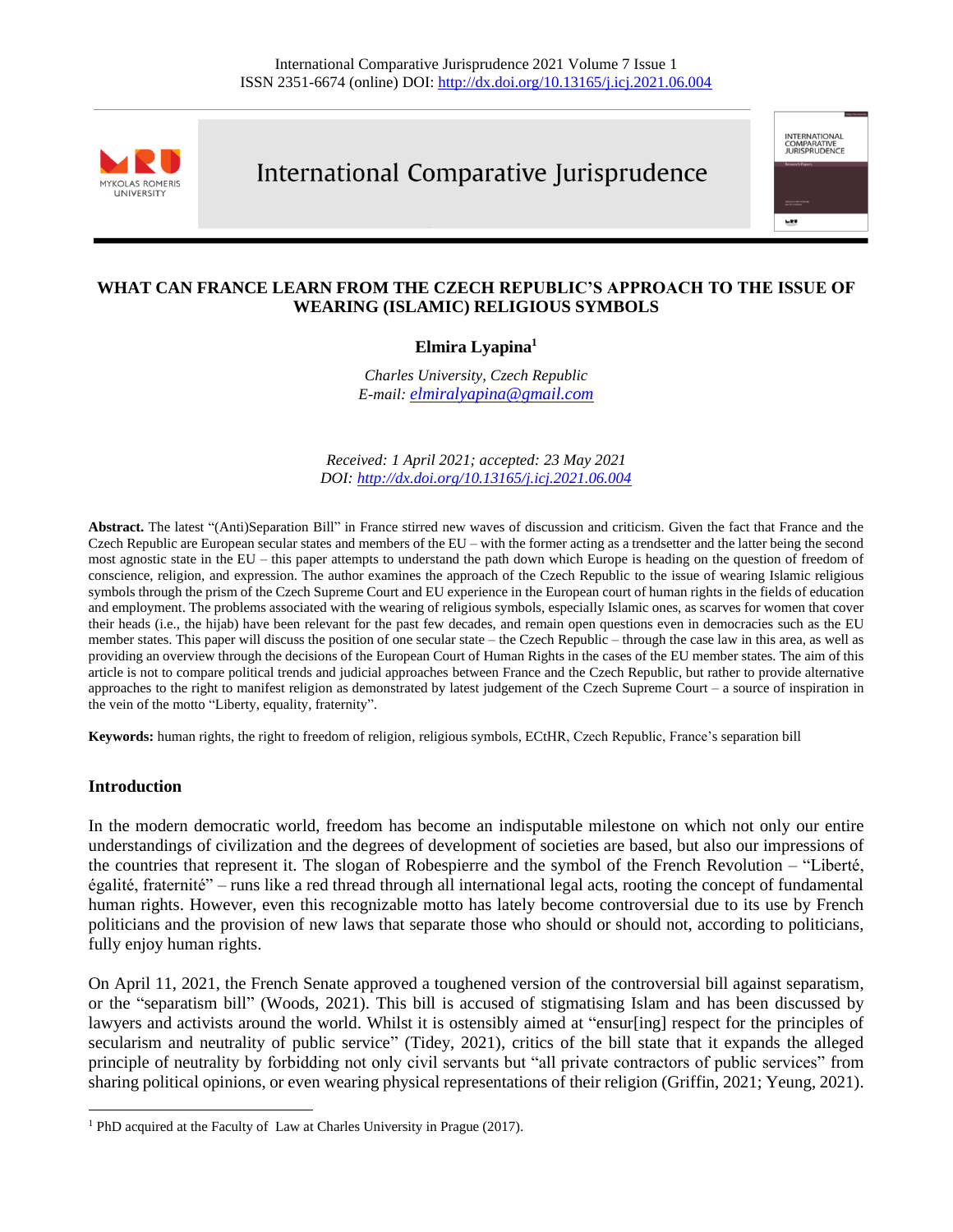Attitudes towards religious symbols differ, even across the EU member states. The reasons for these different approaches to regulation lie in different historical and political contexts, namely: the number of believers; the number of immigrants of a particular religion; their level of assimilation or integration into society; and many other factors.

In order to understand the path trodden by European states regarding freedom of religion, expression, and conscience, this article will examine the approaches of the European Court of Human Rights (ECtHR), as well as the attitude of particular states, to a number of cases which were heard in court. Alongside this analysis of key cases, the approaches of judicial bodies and the overriding political discourse in a secular state that is one of the most agnostic in the EU – the Czech Republic – will be considered. This consideration will provide a reflection on the recent restrictive laws in a state which represents the cradle of modern European democracy – France.

France, being the host-state of the largest Muslim population in Western Europe (approximately 8–10% of the population of France; US Department of State [2010]), can hardly be compared with the Czech Republic regarding its religious – specifically, Muslim – community, especially in regard to the coherency of such a religious community given the quantity of Muslim immigrants in France. Moreover, the legal system in France is established in a different way than in the Czech Republic, and there are also differences in the relationship between state and religion. The aim of this paper is not to compare these states either in terms of their statistical and historical data or their approaches to such incomparable situations, but rather to provide alternative views on or approaches to equitable treatment and the right to manifest one's religion through the wearing of religious symbols – not least since France is always considered to be somewhat strict in regard to its attitude to Islamic religious symbols. In addition, legislation prohibiting the use of religious symbols by schoolchildren and students can scarcely be found almost anywhere in Europe, except for in France.

This article will be structured as follows. In the first chapter, the approach of the ECtHR to the issue of the manifestation of religion through the wearing of religious symbols in places of employment or education will be discussed. In the second chapter, an overview of the French approach to wearing Islamic religious symbols will be provided. In the third chapter, discussion will be followed by a summation of the approach of the Czech Republic to this issue, including its judicial bodies, the opinions of official authorities, and political trends.

### **1. The ECtHR's approach to the issue of wearing religious symbols**

Since time immemorial, spirituality – the religious principle of the individual – has been a cornerstone on the path to the perception and understanding of the human essence. Equally, religion has been the regulator of morality, culture, and even way of life for entire societies, and has formed the basis for the ethical and legal norms that have been adopted. Moreover, in the modern world there are entire countries where legislation is based on religious law. However, even in a secular state – the measure of which is democracy – one of the fundamental foundations of this system is freedom of religion.

Article 9 of the European Convention on Human Rights (Convention for the Protection of Human Rights and Fundamental Freedoms) proclaims that "Everyone has the right to freedom of thought, conscience and religion", and further stipulates that this is not an unlimited or absolute right: "it shall be subject only to such limitations as are prescribed by law and are necessary in a democratic society in the interests of public safety, for the protection of public order, health or morals, or for the protection in the interests of the rights and freedoms of others". In other words, everyone's rights should be equally balanced, and discrimination of any kind should be avoided.

A person's religion is manifested not only in their inner conviction, or hidden worship, but also through the wearing of various religious symbols. Nevertheless, not a single legislative document explains the meaning of religion, faith, or – crucially – a religious symbol. Evans (2009), in his "Manual on the Wearing of Religious Symbols in Public Areas", speaks of a religious symbol as an "object of religious veneration", considering all of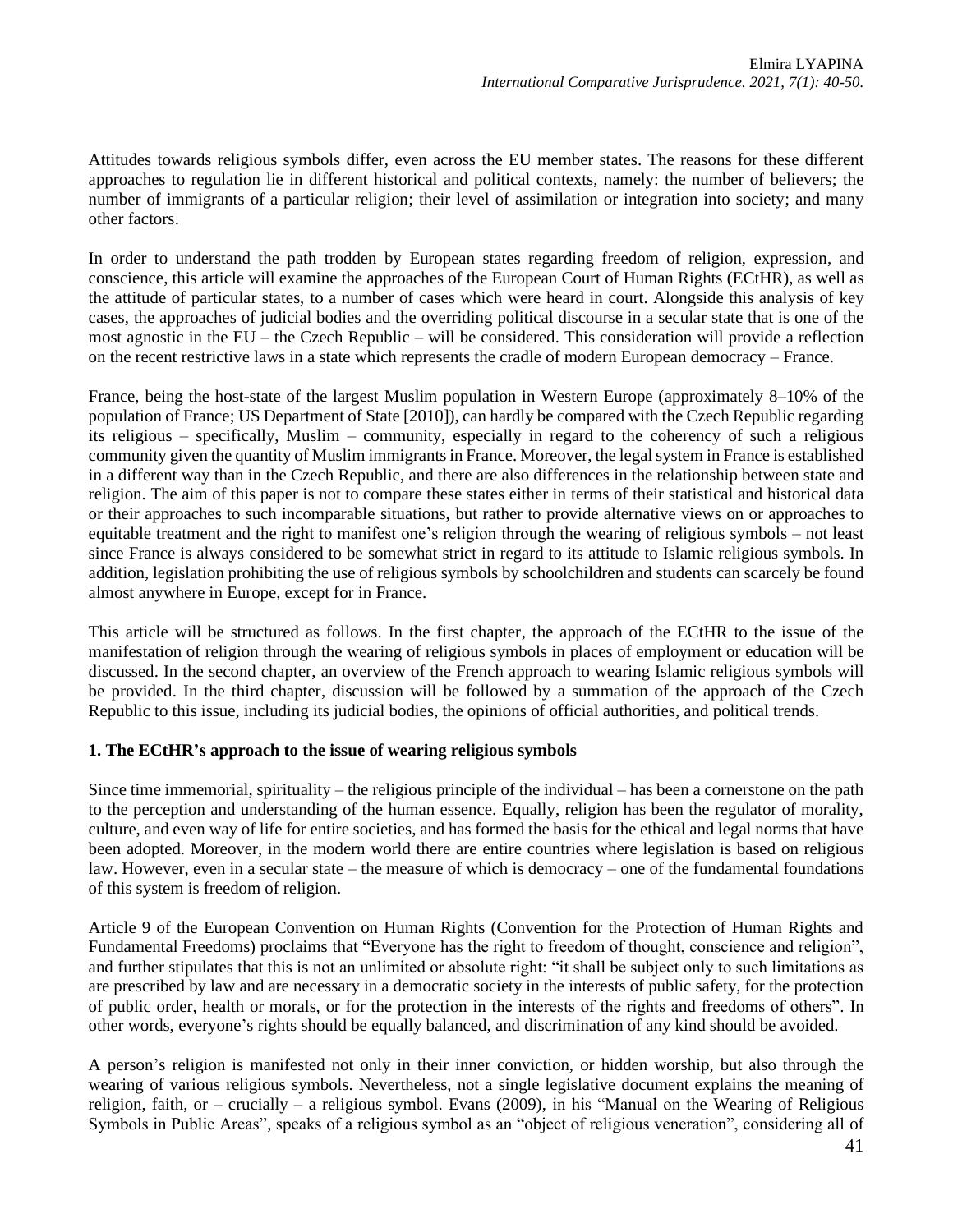those things that form elements of the religious life of a believer and contribute to the exercise of freedom to practice their religion or belief in worship, teaching, and observance. This can include a wide variety of clothing, tools, writing materials, images, structures, and a variety of additional items that are difficult to specify. Evans stresses the importance of the subjective interpretation, that is, the individual's intention to wear or show elements of religion. In terms of law enforcement, some scholars believe that the freedom of a certain religion is related to a specific territory, while others deny territorial limits, calling them unjustified (Edge, 2006).

Fundamental rights and freedoms are enshrined in the constitution of each democratic state in different ways. In some states, a broad concept– such as freedom of conscience – is given, whereas in some the concepts of freedom of religion are more precisely defined. Regarding the European Union and its member states, along with their national legislation, the observance of the right to religion in the field of employment is regulated by Council Directive 2000/78/EC, which establishes a general framework for equal treatment in employment and occupation. Several EU member states have extended the basic principles of non-discrimination to the field of education in their national jurisdictions – for example, the Equality Act (2010) in the United Kingdom, the Allgemeines Gleichbehandlungsgesetz in Germany, or the Antidiskriminační zákon [Anti-Discrimination Act] (No. 198/2009 Coll.) in the Czech Republic.

National courts interpret legislative acts in their own ways, using an objective approach and taking into account the realities of the society to which the decision will be applied. In cases where all of the stages of the national courts have been applied and a satisfactory solution has not been achieved, the applicant has the right to seek the observance of their rights at the ECtHR.

In regard to non-EU member states, the ECtHR recognizes the legality of wearing symbols as a declaration of religious belief, as in cases such as *Moscow Branch of the Salvation Army v. Russia* (2007) or *Leyla Şahin v. Turkey* (2005). This was also clarified in the case of *Ahmet Arslan and Others v. Turkey* (2010), where the application of this right in public places was stressed, but not in public institutions as these are places where religious neutrality may take precedence over the right to practice one's religion.

However, the ECtHR cannot always satisfy an applicant's attempt to protect their fundamental rights. The international non-profit organization Human Rights Watch noted in its 2010 report (Human Rights Watch, 2010) that the ECtHR interprets the right of authorities to restrict the wearing of religious clothing by civil servants and in state institutions rather liberally. Thus, in the case of *El Morsli v. France* (2008), the court declared the applicant's complaints inadmissible. A Moroccan citizen who had married a French man was denied a French visa because she did not agree to remove her Islamic headscarf during an identity check in the presence of male employees at the French Consulate General in Marrakech. The court, in its inadmissibility decision, argued that the identification served the legitimate purpose of ensuring public safety, and that the applicant only had to take off her headscarf for a very short period of time.

The controversial decisions of the ECtHR in the field of employment are illustrated in the cases of *Eweida and Others v. United Kingdom* (2013) and *Chaplin v. United Kingdom*. In the first case, the court granted the claim of the applicant, a Christian woman employed by the private company British Airways, whose request to be allowed to wear a pectoral cross on a chain had previously been denied by her employers. According to the company's internal regulations, employees were not allowed to wear ostentatious jewellery, including religious symbols, but exceptions were made for representatives of other religions – such as Sikh employees wearing a turban and bracelet, or Muslim women wearing a hijab. As part of its analysis, the ECtHR stated that the conflicting interests in this case were not fairly balanced by the courts of the United Kingdom, since the freedom to express one's convictions in public is one of the fundamental rights necessary to ensure pluralism and diversity in a democratic society.

The ECtHR took the opposite position in the case of *Chaplin*, a nurse in a public hospital who also wanted to openly demonstrate her attitude towards her religion in her workplace by wearing a pectoral cross. The hospital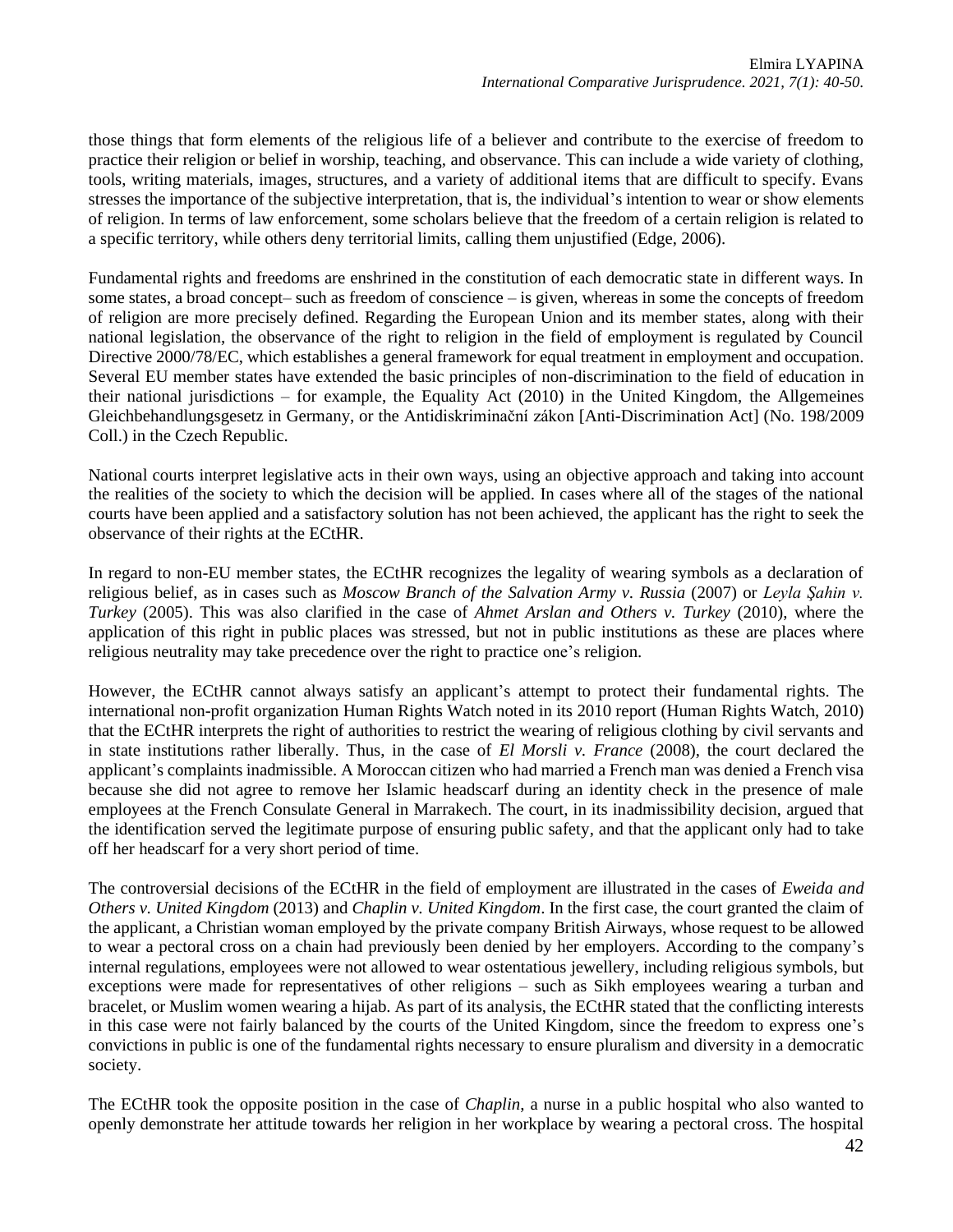prohibited the wearing of any jewellery or religious symbols for reasons of hygiene and safety. However, the hospital made an exception for Muslim female employees; they could cover their hair with a sport hijab made of dense fabric that hugged their heads. In this case, the ECtHR did not find a violation of rights, since – in the analysis of proportionality – the religious freedom of the employee was less important than the hospital's fear of non-compliance with the basic rules of safety and hygiene, as the pectoral cross might potentially come into contact with an open wound.

The difference between these cases is in the conflict of interests in the approach. The ECtHR put out a clear message in its decisions: that efforts to preserve pluralism and democracy should be within the limits that are permissible for others to express their beliefs openly. Limitations, however, may be acceptable where there is a threat to the health of third parties, which may well be assessed by national authorities on an individual basis. With regard to the educational sector, the situation is different – the court has in the past rejected applicants who tried to challenge bans on the wearing of turbans and headscarves by students and teachers in schools and universities (for example, the 2009 cases of *Aktas v. France*, *Bayrak v. France*, *Gamaleddyn v. France*, *Ghazal v. France*, *J. Singh v. France*, and *R. Singh v. France*).

Thus, in *Dogru v. France* (2009) and *Kervanci v. France* (2008) the ECtHR declared the complaints inadmissible, considering the domestic authorities' conclusions on the inadmissibility of wearing an Islamic headscarf in physical education classes justified for health and safety reasons. A similar decision was issued by the ECtHR in 2009, ruling that interference with the freedom of students to express their adherence to religion was provided for by French law and pursued the legitimate aim of protecting the rights and freedoms of others and protecting public order, but also emphasizing the role of the state as a neutral and impartial creator of conditions for practicing various cults, religions, and beliefs.

The court's position on the wearing of religious symbols by teachers is illustrated in the case of *Dahlab v. Switzerland* (2001). Here the applicant, who had converted to Islam, was a primary school teacher, and complained that her school's administration had forbidden her from teaching lessons while wearing a headscarf. For several years prior to this, the applicant had been teaching her lessons while wearing a headscarf, and this did not cause any tangible inconvenience. In 2001, the ECtHR declared the complaint inadmissible, considering that there was a threat of proselytism since the applicant, as a state representative, was responsible for children aged four to eight, and schoolchildren of this age are more easily influenced than older students.

In accordance with court rulings on cases in the field of the wearing of religious symbols in educational institutions, the right to an individual's access to education may be subject to certain restrictions imposed on this right by the state itself. At the same time, a contradiction exists between freedom of religion, the right of a parent to raise a child in accordance with their religious beliefs, and restrictions on the right to education within the framework of state policy. Trying to strike a balance between extremes, with discrimination on the one hand and proselytism on the other, the ECtHR imposes on the state the obligation to maintain neutrality in the conduct of religious policy.

### **2. The French approach to the issue of wearing religious symbols**

Following the direction of the ECtHR, which gives more freedom to states when regulating the right to manifest their religions, France – being a state based on the principle of secularism – applied its approach of the absolute liberation of public space from religious symbols. The French law, however, specifically targets the Muslim community rather than religious communities as a whole (Barnett, 2011).

France, being the host-state of the largest Muslim population in Western Europe (about 8-10% of the population of France; US Department of State [2010]), acts to protect its principles of secularism. For the past decade, it has been criticized for its approach in this regard – especially its attitude toward Islamic religious symbols covering a woman's head and/or face, as it was the first EU country to ban the niqab in 2011. Although the debate has taken place over several decades (since at least 1989), in 2004 France passed a law banning the use of religious symbols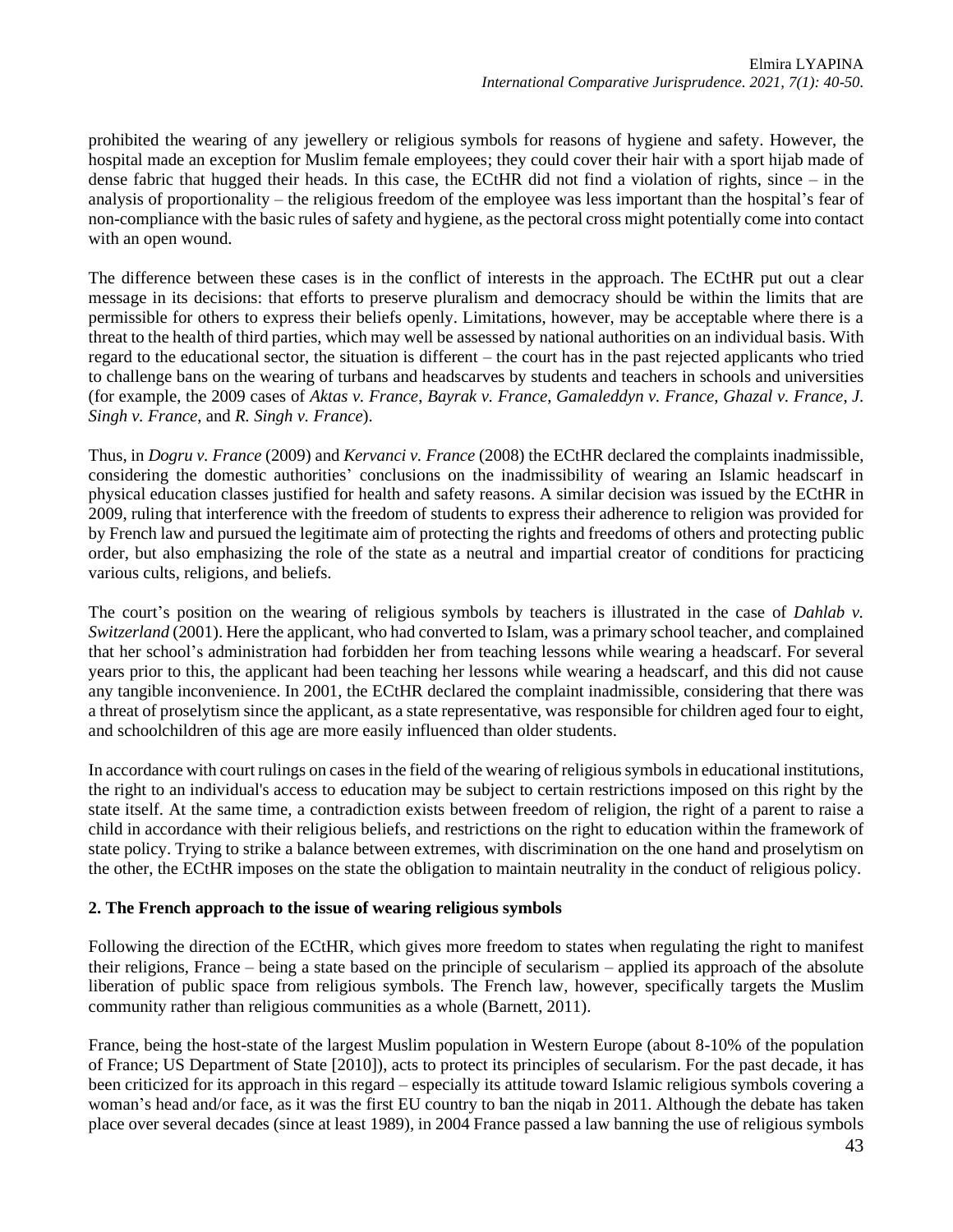in public elementary and secondary schools, which was intended to neutralize the learning environment (Bowen, 2008b).

France applies the principle of *laïcité* or *status quo* in the relationship between the state and any organized religion in the educational sector, where students are supposed to leave their religious identity outside the classroom and participate in lessons as equal members of the French nation (Bowen, 2008a). In 2011, France continued to ban religious symbols, tackling mostly Muslim women by passing Law No. 2010-1192 prohibiting concealment of the face in a public space.

On the day that this law came into force, a complaint against it was immediately filed with the European Court of Human Rights (Willsher, 2014). In addition to the cases discussed in the first part of this paper, one of the more recognizable cases on this issue is *S.A.S. v. France* (2014), where the applicant complained that this law deprived her of the possibility of wearing a full-face veil in public. She alleged that there had been a violation of her freedom of thought, conscience, and religion, and of her right to respect for her private and family life, as well as alleging that she had been discriminated against. The ECtHR, however, unanimously ruled that the French law did not violate the European Convention, and confirmed its legitimate aim of ensuring the respect of the French principle of "living together". As in the above-mentioned cases of *Dogru v. France* (2009) and *Kervanci v. France* (2008), the expulsion of students from school for wearing headscarves was justified for reasons of health and safety.

The law on banning religious symbols in public schools was confirmed by the French supreme courts (of both administrative and private law) in 2004, which ruled against Muslim students wearing headscarves.<sup>2</sup> In 2013, the French Council of State (the Administrative Supreme Court) supported the priority of public order over the freedom of religious expression.<sup>3</sup>

The Council of State also explained that the principle of secularity shall apply to public sector employees, leaving the decision with employers in the public sector.<sup>4</sup> However, a few years later a law was adopted in accordance with EU Directive 2000/78/EC86, providing the right for employers to prescribe the principle of neutrality and stipulate restrictions on the religious freedoms of employees.

Several protests were held as a result of the legislative and judicial approaches to regulating the wearing of Islamic religious symbols, and many international organizations criticized the French position – including the Office of the United Nations High Commissioner (OHCHR, 2018). Furthermore, scholars produced analyses confirming the adverse effect of these Laws on the community (Human Rights Watch, 2014; Abdelgadir & Fouka, 2020; Agha, 2015; Barnett, 2011; Beckford, 2016; Chin, 2019).

Notwithstanding public and academic opinions, ten years later the Law on the prohibition of niqabs and religious symbols in public places has received indirect amendment. The French approach to Islamic religious symbols in fact toughened, and in 2021 the so-called "anti-separatism bill" was approved – a bill directed against the alleged separatism of some parts of the population, aiming towards neutrality of public service (Tidey, 2021).

This document tackles the Muslim community in France, aiming at preventing its radicalization through deeper adaptation to the basic values of France and its social and political conditions. The strategy of the French government involves countering the attempts of radical Islamists to legalize the phenomenon of "political Islam". Whilst the bill does not mention "Islamic or Muslim separatism" or "Islamist radicalism", it was referred to in the government submission, as well as in a speech given by France's president addressed to the Muslim population which even contained the phrase "Islamist radicalism"<sup>5</sup> (Wires, 2021).

<sup>2</sup> Conseil d'Etat 2009 Melle Myriam A; Cour de cassation chambre civile, Audience publique du mardi 2005 N° de pourvoi: 02-19831.

<sup>3</sup> Conseil d'Etat, Etude demandée par le Défenseur des droits, adopted 19 December 2013.

<sup>4</sup> Conseil d'Etat, Etude demandée par le Défenseur des droits, adopted 19 December 2013.

<sup>5</sup> Speech of President Macron (Ministère de l'Europe et des Affaires étrangères, n.d.)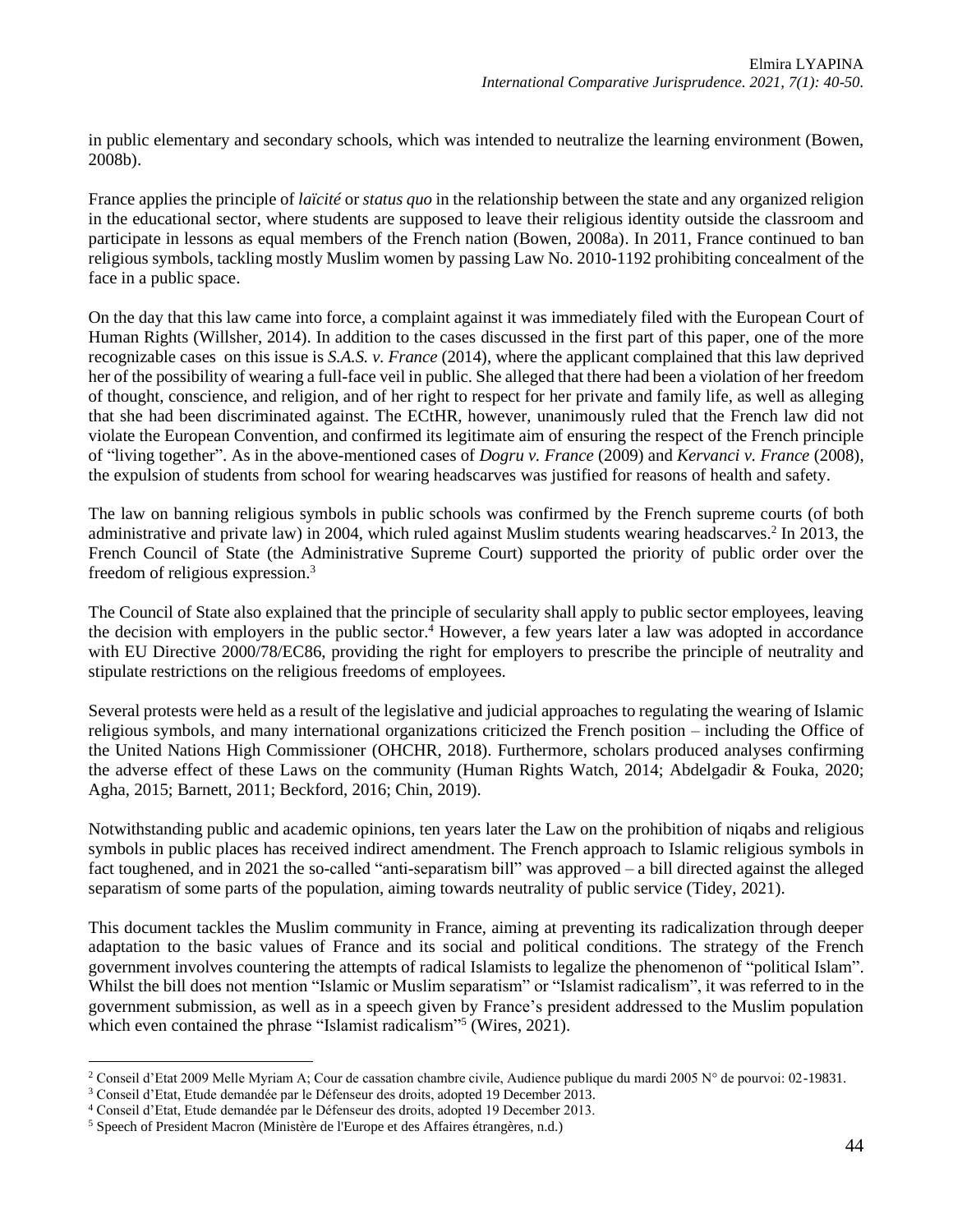The bill confirms the importance of the principle of neutrality, amongst others, by prohibiting the wearing of Islamic religious symbols such as the hijab by the civil servants. Moreover, it extends this principle to the employees of private companies that are in contractual relations with the public sector. This bill is a topic of discussion for lawyers and activists around the world (Griffin, 2021; Yeung, 2021; Pistorius, 2021).

This legislative act could become a radical way of outlining the priority of the principle of secularism in the country. Moreover, it might even become a model for some EU member states to follow.

### **3. The Czech approach to the issue of wearing religious symbols**

The position of the Czech Republic on the wearing of religious symbols is noteworthy, given the fact that the state is a republic with a low number of people declaring that they belong to any religion or church community.<sup>6</sup> Only 10% of the respondents of a recent survey were adherents of Roman Catholicism; less than 1% Protestantism; and the remaining 9.4% adherents of other religions, most of which professed Czech Evangelical, Hussite, and Orthodox Churches. Less than 0.1% of the total population professed Islamic (including Czech converts), Jewish, or Buddhist beliefs (Czech Statistical Office, 2011, 2014). Within the European Union, the Czech Republic ranks second in terms of the non-believing proportion of the population; in other words, many consider themselves to be agnostic. However, in the Czech Republic, religious holidays such as Christmas or Easter are celebrated at the state level.

The issue of wearing a pectoral cross did not cause as much publicity as the wearing of Islamic headscarves has recently, due to the current political situation. Even though most cases of this nature do not reach court (due to the applicants' fear of the instability of political trends and the ambiguity of decisions), there are precedents – one of which finally received a decision in the Supreme Court of the Czech Republic.

The first of these high-profile media cases – which did not, however, reach court – involved a primary school teacher who converted to Islam in 2013 and came to class with her head covered (Beneš, 2013). The principal of her school received many complaints from parents demanding the dismissal of this teacher – however, the principal's position was supported by the law. Czech law does not address the question of whether wearing a religious symbol constitutes propaganda of religion, or proselytism, or whether a teacher's religion could be an obstacle in fulfilling their obligations.

In the Charter of Fundamental Rights and Freedoms of the Czech Republic (No. 2/1993 Coll.), which is part of the constitutional order of the Czech Republic, articles 15 and 16 expressly stipulate that "the state is based on democratic values and should not be bound by any ideology or religion", which is interpreted by the Czech Constitutional Court as a guarantee of religious pluralism and tolerance.<sup>7</sup> Freedom of thought, conscience, and religion is guaranteed in Article 15 (1) of the Charter. Article 16(1) further establishes that "everyone has the right to freely exercise their religion or belief, otherwise individually or together with others, privately or publicly - in worship, teaching, religious activities or rituals". All of these specifications of the Court stipulate that the right is "limited by law if the protection of the democratic system is necessary to ensure public safety, order, health and morality, or the rights and freedoms of others". Issues that relate to the prohibition of discrimination are also raised in other legal acts, for example, in the Civil Code or Labour Code as well as in the Anti-Discrimination Act.

After weighing the importance of upholding fundamental rights, the principal decided to keep the teacher in her position and let her continue to teach. It is noteworthy that a similar position to that taken by the Czech Republic

<sup>6</sup> Almost a third of all those who declared their affiliation to the faith chose the option of "Believers – not professing any church or religious society" (Czech Statistical Office, 2014).

<sup>7</sup> Decision of the Constitutional Court of the Czech Republic 1. 7. 2010, Pl. ÚS 9/07.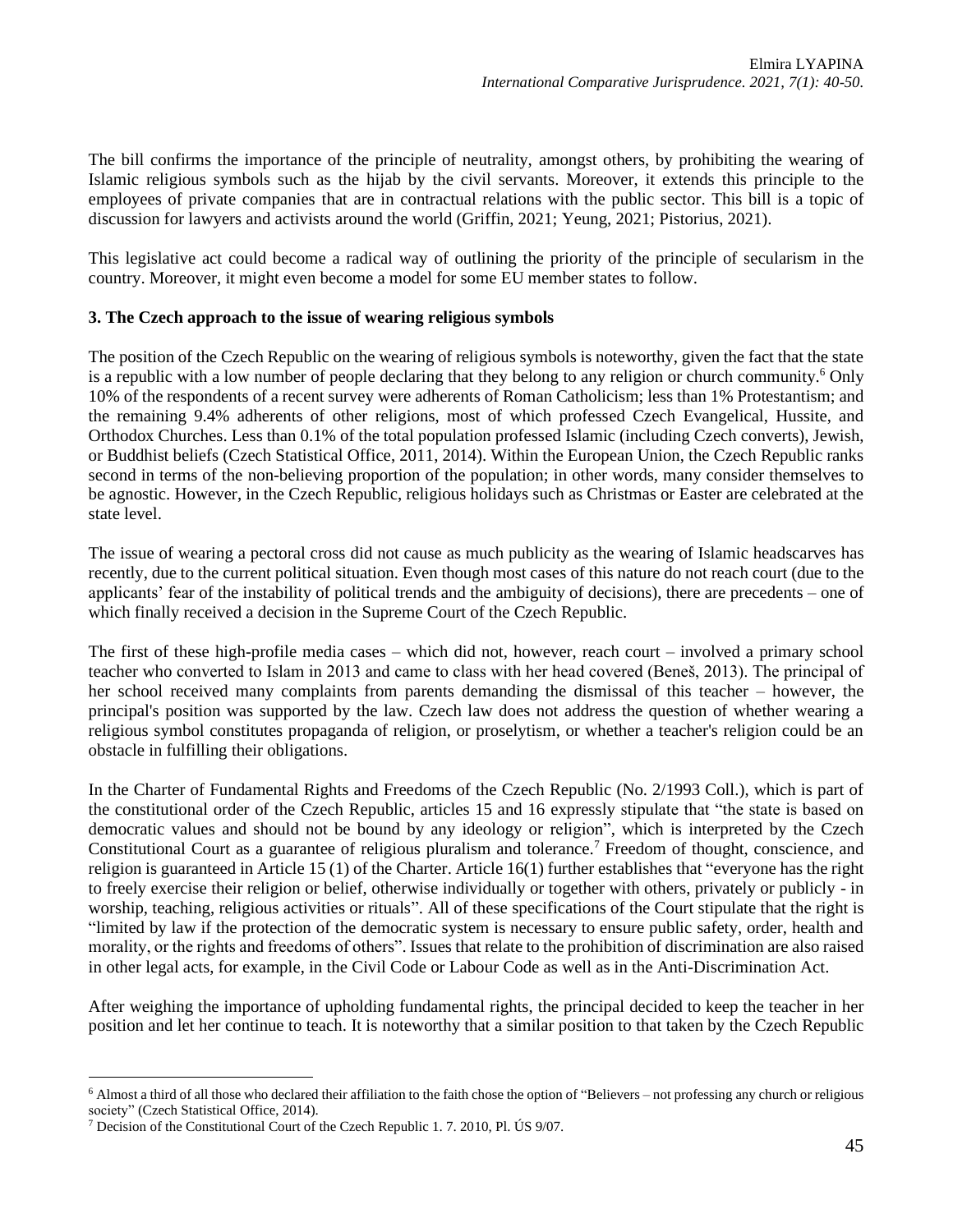was taken by a neighboring state – Germany, whose federal constitutional court also faced a similar case in "*Kopftuch*" ("headscarf").<sup>8</sup>

The decisions of the Czech school principal and the Federal Constitutional Court of Germany at the national level are indicative of how the state itself can, within the framework of international law, solve the problem, meeting the needs of humanism without following the decision of the ECHR in this case.

The second case relates to a medical student from Somali studying in a Czech secondary school. In 2012, a female student wearing an Islamic headscarf was indirectly discriminated against in a secondary education medical school. The girl was forbidden from coming to classes wearing a hijab, and was thus forced to leave the school. The school inspection supported the position of the school's principal on the exclusion of the student. However, the Public Defender of Rights, or Ombudsman, of the Czech Republic – Anna Šabatová – became involved in the case, clarifying that "equal treatment does not mean equitable treatment. The ban on wearing a headscarf is fundamentally different for a believer and an unbeliever. The universal ban on wearing religious symbols is an interference with religious freedom, and this behaviour of the medical school and its principal violates antidiscrimination laws and the law on education". <sup>9</sup> Emphasizing the importance of religious rights, she also cited a decree from the Ministry of Health that restricts the wearing of the hijab within the legitimate framework of ensuring health and safety, but nevertheless establishes the obligation to cover the hair for the same purpose.

Nevertheless, the school did not consider the suggestions and opinion of the ombudsman, and the student took the case to court. The case itself received broad media coverage, with a wave of action from Islamophobic supporters of the school principal. The student had to abandon her studies at the school after the principal invited her to take off her hijab for theoretical classes, although it was originally agreed by both sides that the hijab would be put aside only during nursing practice.

The student proceeded in the court, demanding an apology from the school and material compensation for the moral damage caused by discrimination. She was not able to succeed either in the first instance at the District Court, nor in the second instance at the Municipal Court of Appeal. However, the final decision of the Czech Supreme Court offered a different interpretation, whereby the court stated that banning the hijab from a school's theoretical lessons had no legitimate aim.

In its judgment<sup>10</sup> (2019), the Supreme Court referred to international and national regulations. The court mentioned Article 9 of the European Convention on Human Rights, emphasizing that everyone has the right to freedom of religion and its manifestation, unless it is subject to the lawful limitations necessary in a democratic society in the interests of public security, public order, health or morals, or the rights and freedoms of others. In the national law of the Czech Republic, such an idea is stipulated in the Charter of Fundamental Rights and Freedoms. Further, the implementation of this right to freedom of religion regarding education and its provision is stipulated among others in the provisions of § 7 para. 1 of the Anti-Discrimination Act, which allows for different treatment in access to education and its provision on the grounds of religion if it is objectively justified by a legitimate aim.

*náboženství s méně striktními pravidly není zákaz nosit pokrývku hlavy obecně důležitý. Pro muslimské ženy má však nošení muslimského šátku zásadní význam jako projev náboženského vyznání. Plošný zákaz tedy nepochybně představuje zásah do náboženské svobody a jednání ředitelky školy bylo v rozporu s antidiskriminačním i školským zákone … Podle mého názoru není pochyb, že v rámci teoretického vyučování na zdravotnické střední škole neexistuje rozumný důvod zakazovat studentům nosit pokrývky hlavy, pokud jsou vyjádřením jejich náboženského vyznání.*" (The Ombudsman, 2014).

```
10 Judgment No. 25 Cdo 348/2019, issued on November, 27, 2019 
https://nsoud.cz/Judikatura/judikatura_ns.nsf/WebSearch/6645282FBB8A9222C125851800296BFE?openDocument&Highlight=0
```
<sup>&</sup>lt;sup>8</sup> In its judgment in this case, the German court noted that the Islamic headscarf can express respect for the wishes of the family, be a sign of abstinence, or an expression of cultural identity – not necessarily a political symbol of fundamentalism and opposition to Western values. 9 In Czech, Anna Šabatová stated: "*Rovné zacházení neznamená vždy stejné zacházení. Pro osoby bez vyznání či osoby vyznávající*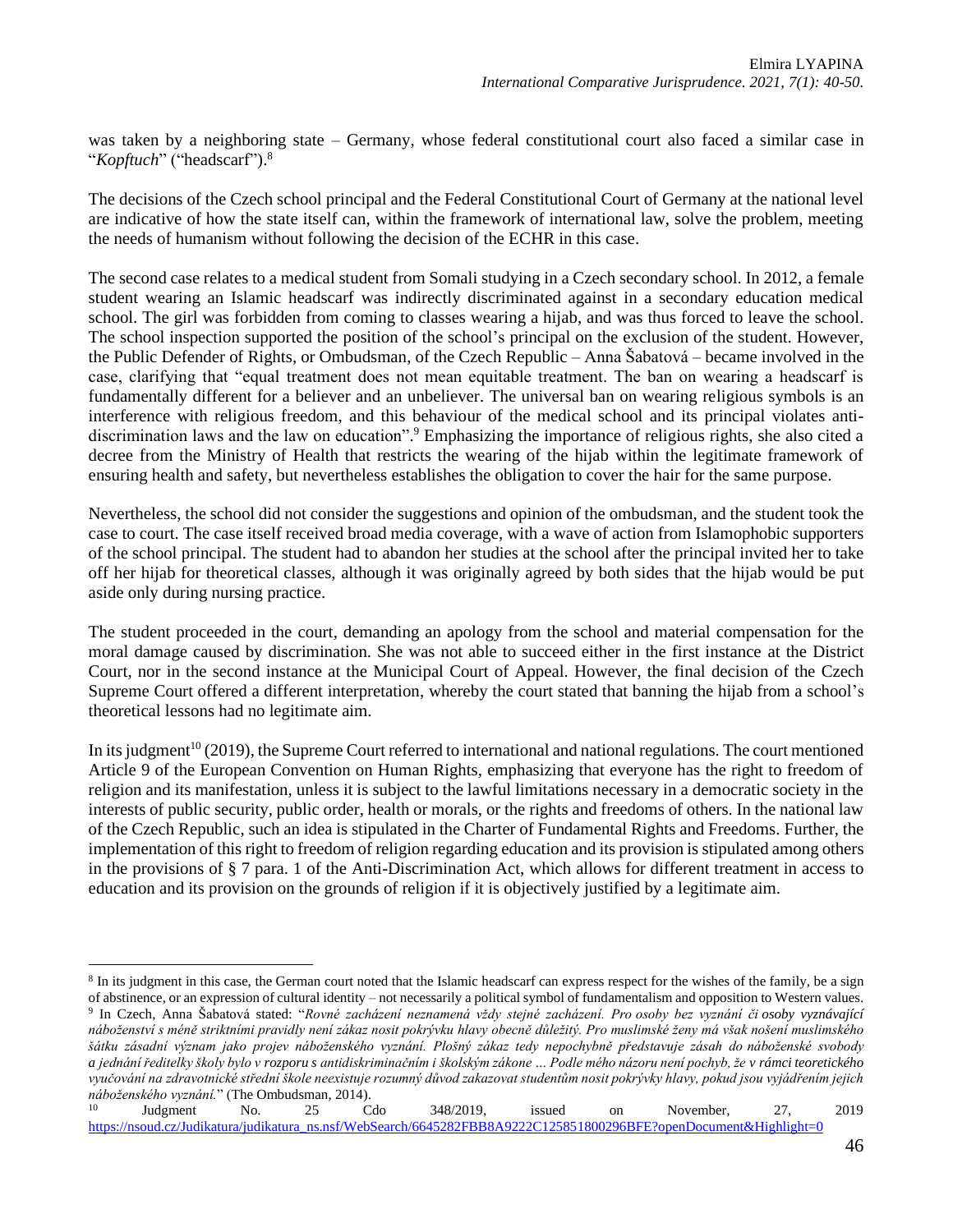The Municipal Court, in its decision, implied the legitimate aim of protecting the rights and freedoms of others by banning the hijab, stressing that the school should be a neutral environment and utilizing a somewhat politicized reasoning. It stated that in the Czech Republic there is no legal basis for mandatory tolerance of religious symbols; that the use of such a symbol is contrary to the right to freedom of religion – i.e., freedom not to be exposed to these symbols – especially when it comes to foreign symbols that represent the political nature of religion (Islam), which is contrary to Western liberal ideals.

The Supreme Court did not follow up on this statement, its connection with the politicization of religion, or the phrase regarding western liberal ideas, instead referring to Article 2 of the Czech Charter of Fundamental Rights and Freedoms and noting that the state is based on democratic values and "may not be bound by any exclusive ideology or religion". Further, it stressed the significance of the law, as state power can be exercised only in cases within the limits set by law, in the manner prescribed by law. It followed by concluding that the Czech Republic must accept and tolerate religious pluralism – i.e., above all, it must not discriminate against or unreasonably favour one religion. The maintenance of religious neutrality by the state means that it does not interfere with the fundamental right to freedom of religion or expression, but creates the conditions for its realization, protects the exercise of these rights and freedoms from disruptive interference, and establishes conditions for the coexistence of conflicting worldviews and people who profess different religions. The Supreme Court further stated that the ban on wearing the hijab could not be justified based on any interest in the protection of public security and order, as the wearing of the hijab alone does not increase security risks.

In terms of this connection, communication No. ČŠIG3601/14-G21 from the Ministry of Education, Youth and Sport in 2014 is noteworthy, which referred to the perspective of the student. It approached this issue in such a way as to suggest that the school must not restrict the possibility of wearing religious symbols with the intention of restricting the religious rights of individuals (e.g., that it considers the wearing of certain religious symbols to be inappropriate, unethical, unsuitable for the cultural area of Central Europe, etc.), with an exception occurring only when it would be difficult to identify the person (Právo svobody projevu…, 2014).

In their arguments, the courts of the first and second instances were referring to France and its approach to this issue. Other than this, a remarkable reference to Germany was made in the judgement, as a state with a similar legal system and position of religion in the public space (the judgment "Kopftuch"). The decisions of the Czech Constitutional Court No. Pl. ÚS 9/07, Pl. ÚS 6/02 and the Supreme Administrative Court No. 5 As 65/2015 were also referred to in this respect.

The Supreme Court discussed neutrality and concluded that the mere wearing of a visible religious symbol cannot be seen as a violation of such neutrality. This decision was intended to give the priority to humanistic principles and balances of powers rather than political trends, but was perceived in the media as being unpopular in Europe (Rozehnal, 2019). The school was not satisfied with this, and in 2021 announced that it would proceed with the case using its right of appeal. This is perhaps an unsurprising step given the widespread support of the Czech farright SPD political party, with its known Islamophobic agenda, and the support that school has received from the current president of the Czech Republic, who awarded the principal with a state award in 2018 and described her as "a brave woman in the fight against intolerant ideology".<sup>11</sup>

Nevertheless, above all of this the judicial system of the Czech Republic continues to remain separate from political speculation following the best practices of democratic society.

<sup>11</sup> "*Hnutí SPD se v žádném případě s tímto postojem nesmiřuje. A připomínám, že ve Sněmovně jsou dva návrhy zákonů z pera SPD*", translated as "The SPD movement is by no means in line with this position. And I remind you that there are two bills in the House from the pen of the SPD" – Tomio Okamura, the chairperson of SPD Tomio Okamura (Veselá, 2019).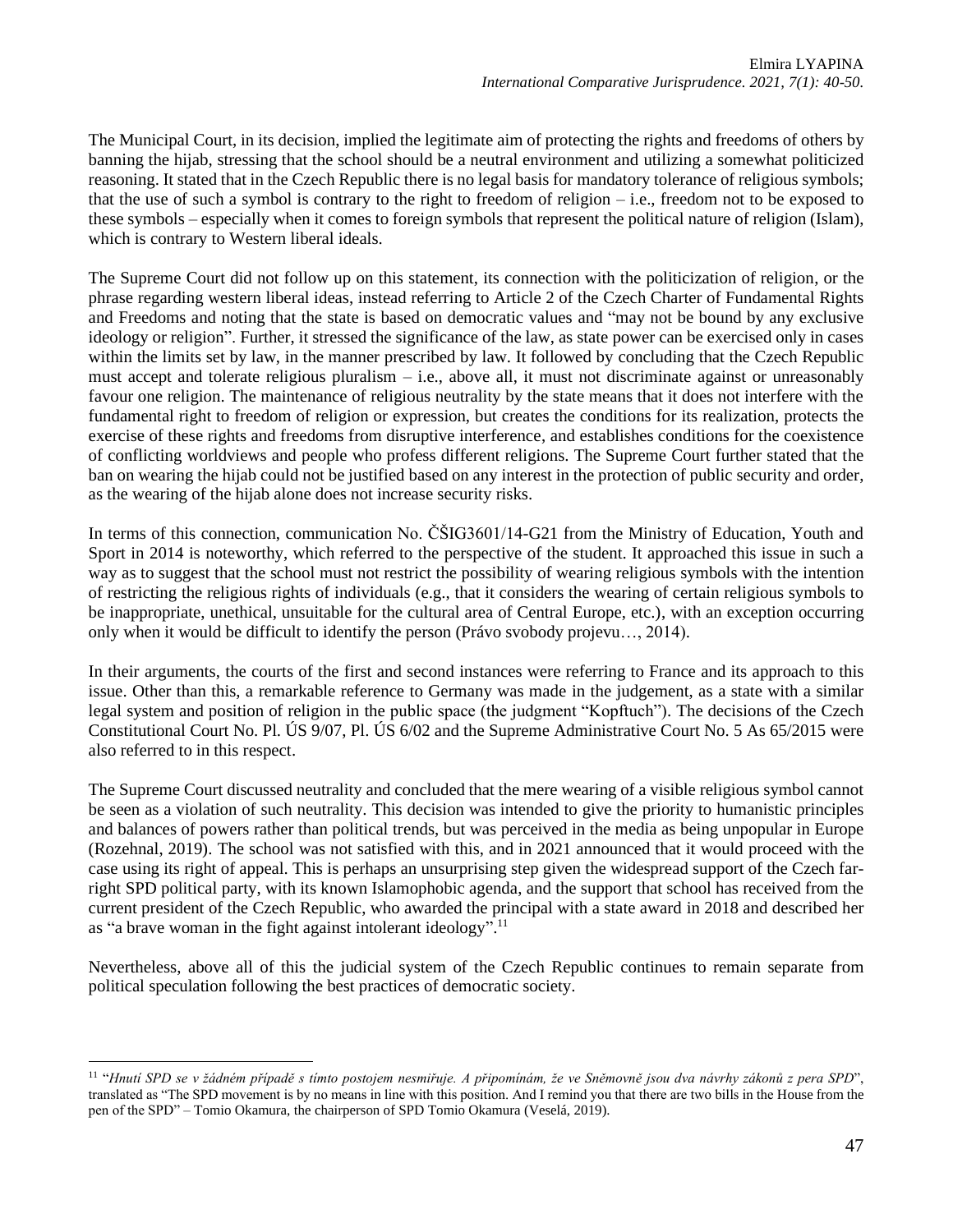# **Conclusion**

In summing up the above, it becomes clear that the position of the ECtHR – which operates within the framework of the European Convention on Human Rights, balancing the predominance of one right over another – regarding the right to wear religious symbols is ambiguous. The court uses different approaches in making its decisions, considering the priorities of certain factors (for example, public safety over the rights of the individual) and offering particular states greater freedom within the framework of international law. The state, in turn, may decide not to follow the decisions of the ECtHR, giving priority to humanistic principles as in the example of the Supreme Court of the Czech Republic.

As is clear from the discussion in this article, the approach of the Czech Republic to the wearing of religious symbols – Islamic religious symbols, specifically – is not uniform due to political trends and vectors and the views of functionaries. Despite this, the Ombudsman and the Supreme Court provided well-argued analyses of the balance between equal and equitable treatment and the manifestation of religion. Although only two examples of wearing religious symbols at work and at study were provided, they received widespread media coverage, and both demonstrated the different approaches of the judicial bodies and of the political sphere. In addition, two drastically different approaches taken by school principals were provided, as well as the opinion of a political party and even of the president of the Czech Republic. It is significant to note that the stance taken by the Supreme Court did not follow the stance taken by the president, emphasizing the separation of powers between executive (president) and judiciary (Supreme Court) and legislative powers, again a phenomenon described by French political philosopher Baron de Montesquieu.

The Czech Supreme Court emphasized two important ideas regarding neutrality and equitable treatment: 1) the state must accept and tolerate religious pluralism, without any discrimination, whilst creating the conditions for the realization and protection of religious balance or neutrality; and 2) the fact that some religious elements or symbols (in this case the hijab) are foreign elements in society does not constitute a violation of the norms of this society, including the norms of social behaviour, morality, or ethics.

This ought to serve as an inspiration to the EU member states – France in particular, given its recent political circumstances – when adopting laws aimed at discriminating against particular communities that wear religious symbols. When, instead of the just and equitable treatment of its citizens and residents, the state applies stricter laws to a selected target group, thus artificially separating it from the rest of society, a contradiction described by Cicero as *summum jus, summa injuria* (Cicero, 44/1913, Book I, x, 33) is created. In other words, the excessively precise exercise of the right gives rise to the greatest injustice. Such a contradiction is revealed in the process of the implementation of legal norms. A certain role in overcoming such contradictions is played by the restrictive or diffuse interpretation of these norms by judicial practice – a good example of which was provided by the Czech Supreme Court.

### **References**

Abdelgadir, A., & Fouka, V. (2020). Political secularism and Muslim integration in the West: Assessing the effects of the French headscarf ban. *American Political Science Review*, *114*(3), 707–723[. https://doi.org/10.1017/S0003055420000106](https://doi.org/10.1017/S0003055420000106) <https://www.legifrance.gouv.fr/loda/id/JORFTEXT000022911670/?cidTexte=JORFTEXT000022911670&categorieLien=id> Agha, P. (2015). Muslimské šátky v evropském veřejném prostoru. *Právník*, *154*(10), 785–800. [https://www.ilaw.cas.cz/upload/web/files/pravnik/issues/2015/10/1.Agha\\_10\\_2015.pdf](https://www.ilaw.cas.cz/upload/web/files/pravnik/issues/2015/10/1.Agha_10_2015.pdf)

Ahmet Arslan and Others v. Turkey, Application No. 41135/98, 23 February 2010. ECLI:CE:ECHR:2010:0223JUD004113598.

Aktas v. France, Application No. 43563/08, 30 June 2009. ECLI:CE:ECHR:2009:0630DEC004356308.

Barnett, L. (2011). Freedom of religion and religious symbols in public the sphere. *Library of Parliament Background Papers*, 2011-60-e, 1–20[. https://lop.parl.ca/staticfiles/PublicWebsite/Home/ResearchPublications/BackgroundPapers/PDF/2011-60-e.pdf](https://lop.parl.ca/staticfiles/PublicWebsite/Home/ResearchPublications/BackgroundPapers/PDF/2011-60-e.pdf)

Bayrak v. France, Application No. 14308/08, 30 June 2009. ECLI:CE:ECHR:2009:0630DEC001430808.

Beckford, J. (2016). Religion or belief, discrimination and equality. *Journal of Contemporary Religion*, *31*(2), 303–304. <https://doi.org/10.1080/13537903.2016.1152706>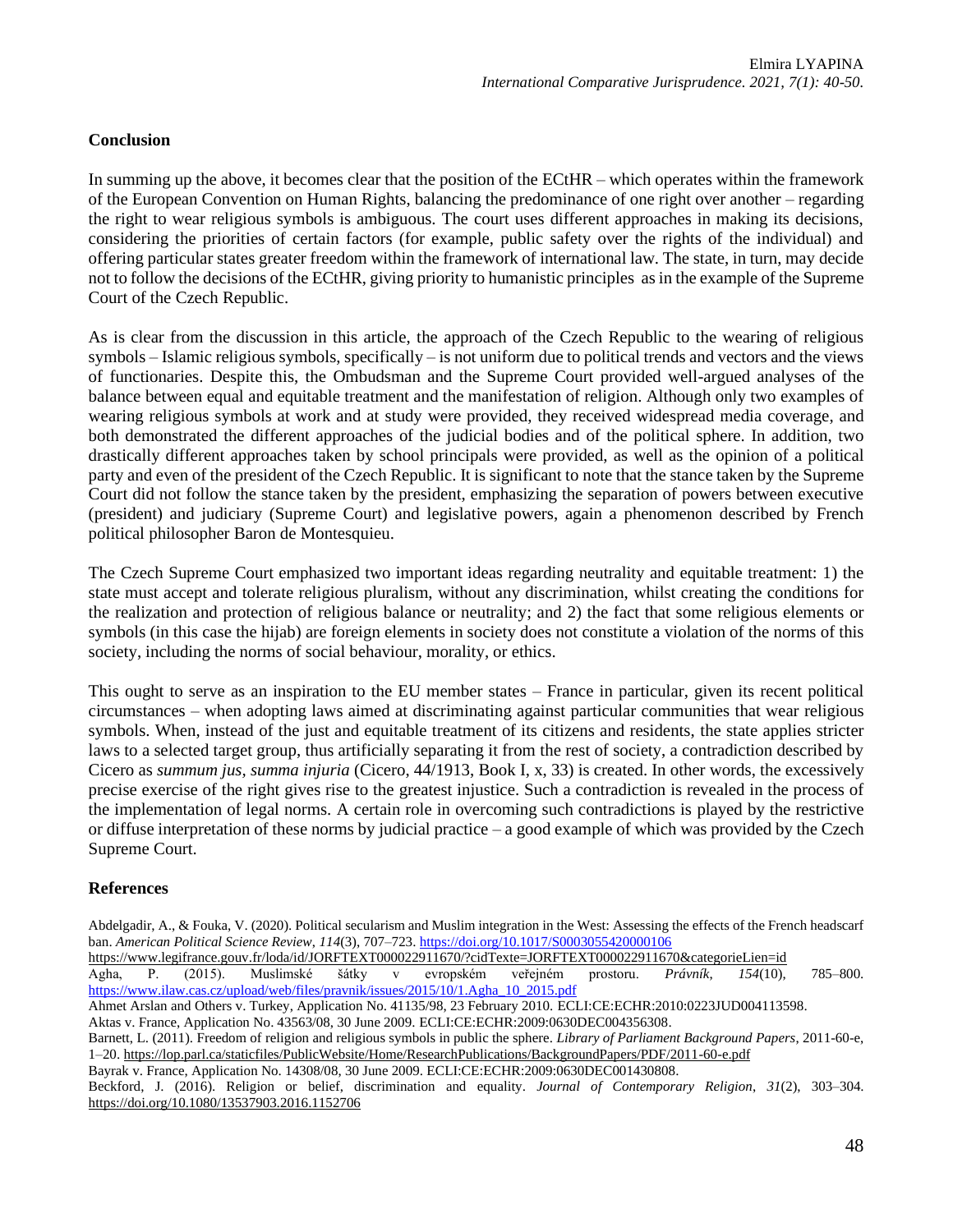Beneš, M. (2013, March 25). Učitelka v lišovské školce nosí hidžáb, stala se muslimkou [The teacher in the Lišov kindergarten wears a hijab, she became a Muslim]. *IDNES*. Retrieved from [https://www.idnes.cz/zpravy/domaci/muslimka-ve](https://www.idnes.cz/zpravy/domaci/muslimka-ve-skolce.A130325_103631_budejovice-zpravy_khr)[skolce.A130325\\_103631\\_budejovice-zpravy\\_khr](https://www.idnes.cz/zpravy/domaci/muslimka-ve-skolce.A130325_103631_budejovice-zpravy_khr)

Bowen, J. (2008a). Why did the French rally to a law against scarves in schools?. *Droit et société*, *1*(1), 33–52. <https://doi.org/10.3917/drs.068.0033>

Bowen, J. R. (2008b). *Why the French don't like headscarves: Islam, the state, and public space*. Princeton University Press.

Chin, R. C.-K. (2019). *The crisis of multiculturalism in Europe: A history*. Princeton University Press.

Cicero, M. T. (1913). *De Officiis* (W. Miller, Trans.). Harvard University Press.

Czech Statistical Office. (2011). *Statistiky VDB*. Retrieved from [https://vdb.czso.cz/vdbvo2/faces/cs/index.jsf?page=](https://vdb.czso.cz/vdbvo2/faces/cs/index.jsf?page=statistiky#katalog=30261) [statistiky#katalog=30261](https://vdb.czso.cz/vdbvo2/faces/cs/index.jsf?page=statistiky#katalog=30261)

Czech Statistical Office. (2014). *Náboženská víra obyvatel podle výsledků sčítání lidu* [Religious faith population according to the results of the census] (Report No. 170220-14). Retrieved from [https://www.czso.cz/documents/10180/20551795/17022014.pdf/c533e33c-79c4-](https://www.czso.cz/documents/10180/20551795/17022014.pdf/c533e33c-79c4-4a1b-8494-e45e41c5da18?version=1.0) [4a1b-8494-e45e41c5da18?version=1.0](https://www.czso.cz/documents/10180/20551795/17022014.pdf/c533e33c-79c4-4a1b-8494-e45e41c5da18?version=1.0)

Dahlab v. Switzerland, Application No. 42393/98, 5 February 2001. 2001-V Eur. Ct. H.R. 449.

Decision of the Constitutional Court of the Czech Republic, 1 July 2010, Pl. ÚS 9/07, Constitutional Court file No. Pl. ÚS 9/07, Pl. ÚS 6/02.

Decision of the Supreme Administrative Court of the Czech Republic, No. 5 As 65/2015.

Dogru v. France, Application No. 27058/05, 4 March 2009. ECLI:CE:ECHR:2008:1204JUD002705805.

Edge, P. (2006). *Religion and law: An introduction (religion, culture and society series)*. Routledge.

El Morsli v. France, Application No. 15585/06, 4 March 2008. ECLI:CE:ECHR:2008:0304DEC001558506.

Evans, M. D. (2009). *Manual on the wearing of religious symbols in public areas* (Illustrated ed.). Council of Europe.

Eweida and Others v. The United Kingdom, Application Nos. 48420/10, 59842/10, 51671/10, 36516/10, 15 January 2013. ECLI:CE:ECHR:2013:0115JUD004842010.

Gamaleddyn v. France, Application No. 18527/08, 30 June 2009. ECLI:CE:ECHR:2009:0630DEC001852708.

Ghazal v. France, Application No. 29134/08, 30 June 2009. ECLI:CE:ECHR:2009:0630DEC002913408.

Griffin, C. (2021, February 23). Why France's Islamist separatism bill is causing controversy. *Foreign Policy*. Retrieved from <https://foreignpolicy.com/2021/02/23/why-france-islamist-separatism-bill-controversy-extremism/>

Human Rights Watch. (2014, July 3). *France: Face-Veil Ruling Undermines Rights. European Court Upholds Discriminatory Ban.* Retrieved from<https://www.hrw.org/news/2014/07/03/france-face-veil-ruling-undermines-rights>

Human Rights Watch. (2010, December 21). *Questions and answers on restrictions on religious dress and symbols in Europe*. Retrieved from <https://www.hrw.org/news/2010/12/21/questions-and-answers-restrictions-religious-dress-and-symbols-europe>

Jasvir Singh v. France, Application No. 25463/08, 30 June 2009. ECLI:CE:ECHR:2009:0630DEC002546308.

Judgment No. 25 Cdo 348/2019 of the Supreme Court (2019-11-27). Retrieved from [https://nsoud.cz/Judikatura/judikatura\\_ns.nsf/WebSearch/6645282FBB8A9222C125851800296BFE?openDocument&Highlight=0](https://nsoud.cz/Judikatura/judikatura_ns.nsf/WebSearch/6645282FBB8A9222C125851800296BFE?openDocument&Highlight=0)

Kervanci v. France, Application No. 31645/04, 4 December 2008. ECLI:CE:ECHR:2008:1204JUD003164504.

Law No. 2010-1192 of 11 October 2010 prohibiting the concealment of the face in public space (2010). *Légifrance*. Retrieved from <https://www.legifrance.gouv.fr/loda/id/JORFTEXT000022911670/?cidTexte=JORFTEXT000022911670&categorieLien=id>

Leyla Sahin v. Turkey, Application No. 44774/98, 10 November 2005. ECLI:CE:ECHR:2005:1110JUD004477498.

Ministère de l'Europe et des Affaires étrangères. (n.d.). Fight against separatism – the Republic in action: speech by Emmanuel Macron, President of the Republic, on the fight against separatism (Les Mureaux, 02 Oct. 2020). *France Diplomacy – Ministry for Europe and Foreign Affairs*. Retrieved from [https://www.diplomatie.gouv.fr/en/coming-to-france/france-facts/secularism-and-religious-freedom-in](https://www.diplomatie.gouv.fr/en/coming-to-france/france-facts/secularism-and-religious-freedom-in-france-63815/article/fight-against-separatism-the-republic-in-action-speech-by-emmanuel-macron)[france-63815/article/fight-against-separatism-the-republic-in-action-speech-by-emmanuel-macron](https://www.diplomatie.gouv.fr/en/coming-to-france/france-facts/secularism-and-religious-freedom-in-france-63815/article/fight-against-separatism-the-republic-in-action-speech-by-emmanuel-macron)

Moscow Branch of the Salvation Army v. Russia, Application No. 72881/01, 5 January 2007. ECLI:CE:ECHR:2006:1005JUD007288101.

OHCHR. (2018, October 23). France: Banning the niqab violated two Muslim women's freedom of religion – UN experts [Press release]*.* Retrieved from<https://www.ohchr.org/EN/NewsEvents/Pages/DisplayNews.aspx?NewsID=23750> [https://www.euractiv.com/section/non](https://www.euractiv.com/section/non-discrimination/news/french-hijab-ban-risks-further-excluding-muslim-girls-from-practicing-sports/)[discrimination/news/french-hijab-ban-risks-further-excluding-muslim-girls-from-practicing-sports/](https://www.euractiv.com/section/non-discrimination/news/french-hijab-ban-risks-further-excluding-muslim-girls-from-practicing-sports/)

Pistorius, M. (2021, April 22). French hijab ban risks further excluding Muslim girls from practicing sports. *Euractiv*. Retrieved from Pospíšil, I., Langášek, T., Šimíček, V., Wagnerová, E., et al. (2012). *Listina základních práv a svobod*. *Komentář*. Praha: Wolters Kluwer ČR.

Právo svobody projevu ve školách – sdělení MŠMT – říjen 2014 [The right to freedom of expression in schools – communication from the Ministry of Education, Youth and Sports – October 2014]. (2014, October 6). *Ministry of Education, Youth and Sports*. Retrieved from <https://www.msmt.cz/vzdelavani/stredni-vzdelavani/pravo-svobody-projevu-ve-skolach-sdeleni-msmt-rijen-2014>

Ranjit Singh v. France, Application No. 27561/08, 30 June 2009. ECLI:CE:ECHR:2009:0630DEC002756108.

Rozehnal, A. (2019, December 6). Rozhodnutí ve věci hidžábu je v evropském kontextu velmi neobvyklé [The decision on the hijab is very unusual in the European context]. *HlídacíPes*. Retrieved from [https://hlidacipes.org/ales-rozehnal-rozhodnuti-ve-veci-hidzabu-je-v](https://hlidacipes.org/ales-rozehnal-rozhodnuti-ve-veci-hidzabu-je-v-evropskem-kontextu-velmi-neobvykle/)[evropskem-kontextu-velmi-neobvykle/](https://hlidacipes.org/ales-rozehnal-rozhodnuti-ve-veci-hidzabu-je-v-evropskem-kontextu-velmi-neobvykle/)

S.A.S. v. France, Application No. 43835/11, 1 July 2014. ECLI:CE:ECHR:2014:0701JUD004383511.

The Ombudsman. (2014, August 28). *Škola nemůže zcela zakázat nošení křížku ani muslimského šátku nezahalujícího tvář a znemožnit tak přístup ke vzdělání* [The school cannot completely forbid wearing a cross or a Muslim headscarf that does not cover the face and thus prevent access to education] [Press release]. *Website of Czech Ombudsman*. Retrieved from [https://www.ochrance.cz/aktualne/skola](https://www.ochrance.cz/aktualne/skola-nemuze-zcela-zakazat-noseni-krizku-ani-muslimskeho-satku-nezahalujiciho-tvar-a/)[nemuze-zcela-zakazat-noseni-krizku-ani-muslimskeho-satku-nezahalujiciho-tvar-a/](https://www.ochrance.cz/aktualne/skola-nemuze-zcela-zakazat-noseni-krizku-ani-muslimskeho-satku-nezahalujiciho-tvar-a/)